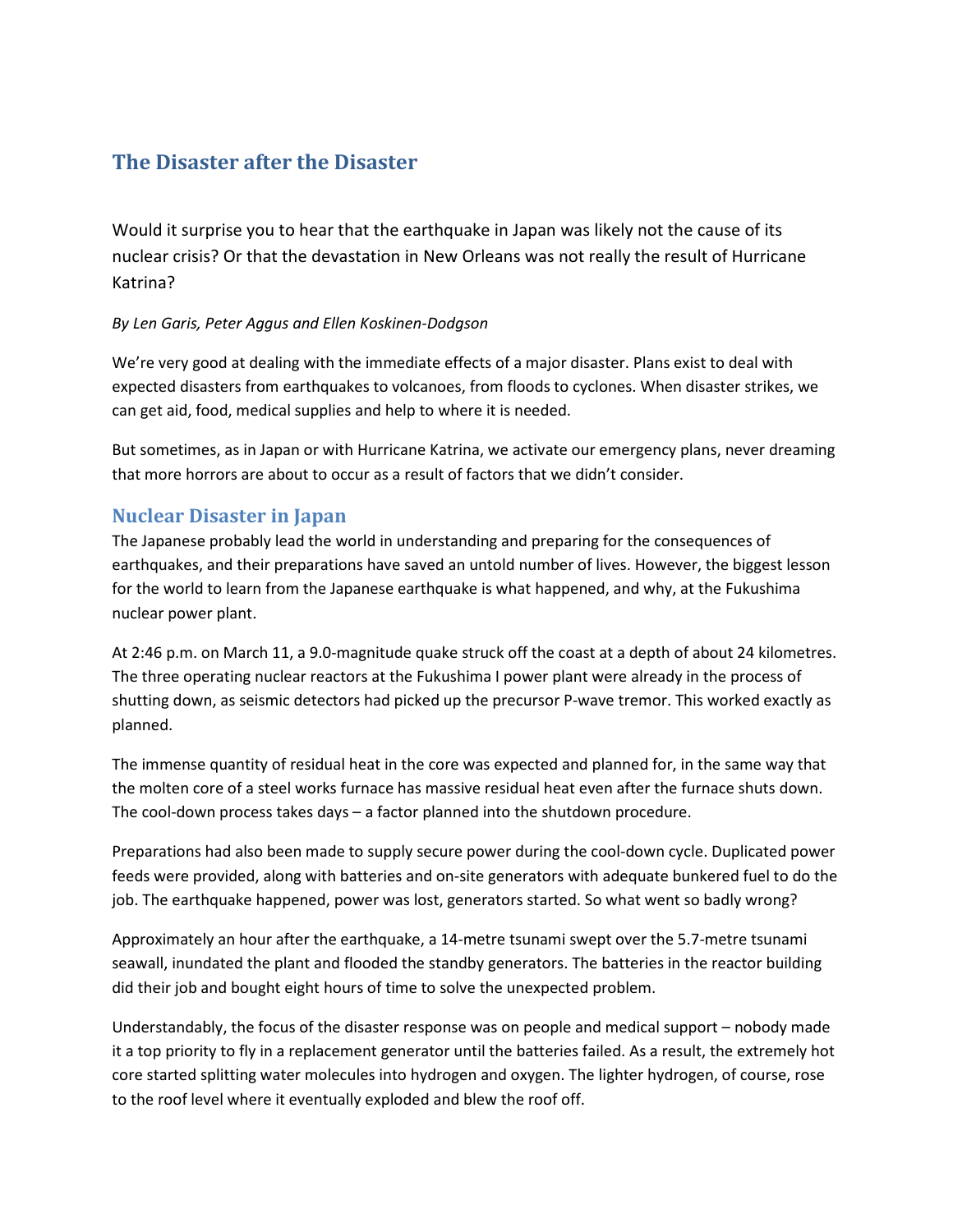In hindsight, the emergency planning was good, so long as their basic assumption held: that any tsunami would be no higher than 5.7 metres at the plant site. When the 14-metre tsunami struck, there was no plan for what to do.

### **The Katrina Effect**

Much of the U.S. Gulf Coast from Miami to Houston is prepared to deal with the havoc caused by the inevitable hurricane strike. This planning includes having shelters available for those driven from their homes, having evacuation plans, having supplies of food and medical needs – plus much more.

The Louisiana coast is no exception. In addition, New Orleans faces significant danger from flooding since much of the city is below sea level. It shares this danger with much of the Netherlands, which is threatened by the North Sea, and the solution of dikes and levees employed in New Orleans has much in common with the protection systems in the Netherlands – though without the beautiful windmill-driven pumps.

All this is well known. What is less well known is that when Hurricane Katrina passed over New Orleans, it caused a lot of damage as expected, but all of the plans worked and everyone breathed a sigh of relief.

Then the sting in the tail hit; a breach occurred in one of the levees holding back the expected surge water level caused by the hurricane's low pressure core, causing an unimaginable quantity of water to be dumped into the city.

No plans existed to deal with a breach because it was never expected to happen. Images on TV of helicopters dropping sandbags into a torrent of water tens of metres wide and widening showed clearly that there was no "Plan B" and they had no idea of what to do to stop the problem.

## **Doing it Right – Apollo 13**

When the oxygen tank exploded in the Service Module of the Apollo 13 spacecraft on April 13, 1970, NASA responded to the famous understated crisis call "Houston – we have a problem" in a quite different way.

They assigned not one but two teams to manage the unfolding crisis. The first team was the equivalent of our First Responders in major disasters. Their job was to manage the "now" issues – picking up the pieces and dealing with the immediate problems. The second team was assigned the job of planning the "future" and working out consequences and options – free from the worry of the daily crisis issues.

The rescue plan included using the [Lunar Module'](http://en.wikipedia.org/wiki/Lunar_Module)s resources as a "lifeboat" during the return trip to Earth to conserve batteries and the oxygen needed for the last hours of flight. The crew jury-rigged the carbon dioxide removal system and suffered great hardship caused by limited power, loss of cabin heat and shortage of potable water, but they returned safely to Earth on April 17. [NASA](http://en.wikipedia.org/wiki/NASA) called the mission a "successful failure."

NASA's approach differed from that of most emergency response groups; they had a "big picture" planning team operating that took a systems approach to problem solving which operated in parallel to the first response team. Typical emergency response teams are usually so focused on doing a good job